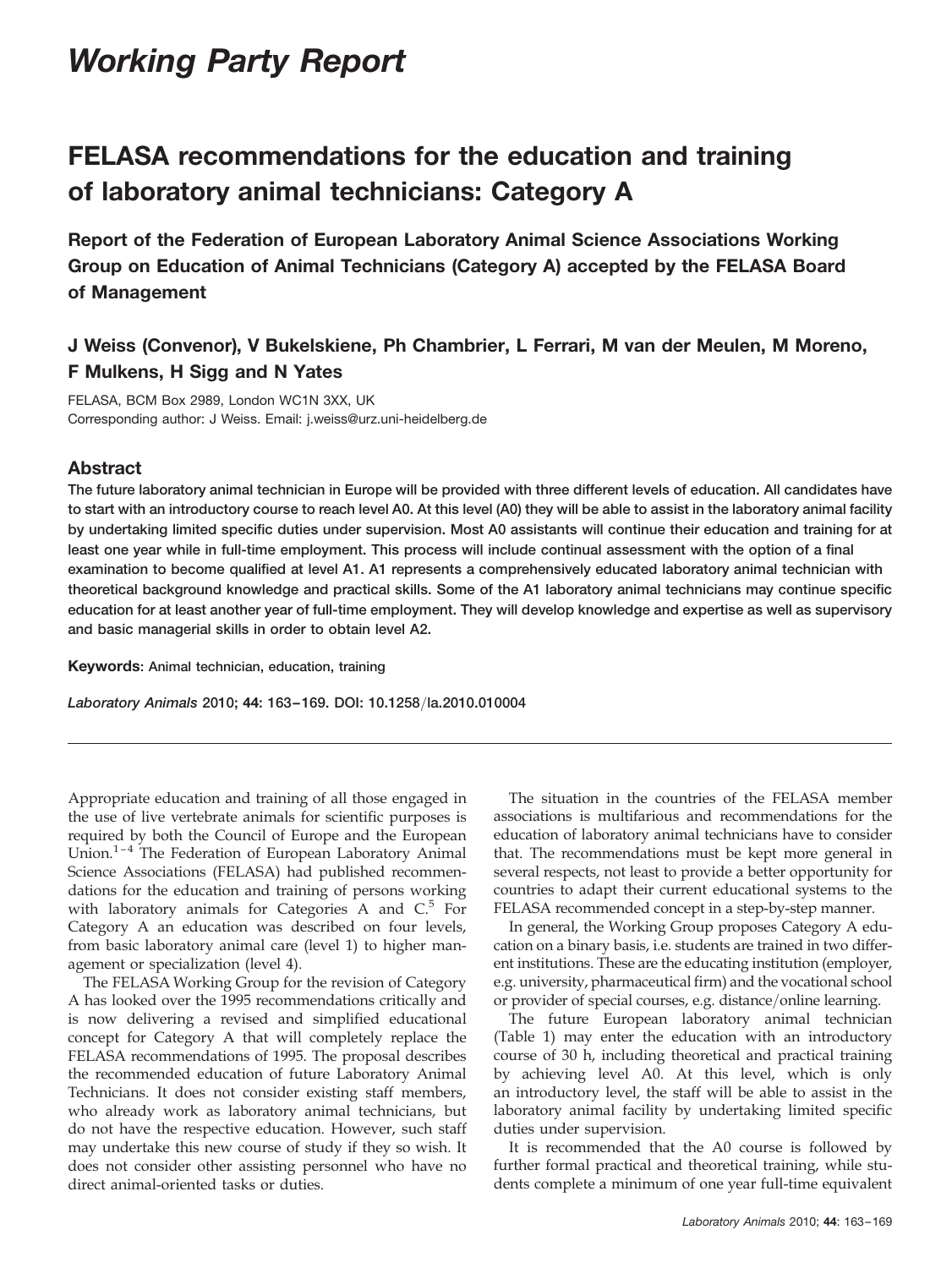|  | Table 1 Proposed education and training timelines for different |
|--|-----------------------------------------------------------------|
|  | levels of FELASA Category A technician                          |

| <b>Degree</b>                | A0                                                 | A <sub>1</sub>                                      | A2                                                  |
|------------------------------|----------------------------------------------------|-----------------------------------------------------|-----------------------------------------------------|
| Precondition                 | Successful<br>completion of<br>school<br>education | Accomplished<br>A0 level                            | Successfully<br>passed A1<br>exam                   |
| Duration<br><b>Education</b> | 30 h introductory<br>20 h theory<br>10 h practical | Min. one year<br>200 h theory<br>200 h<br>practical | Min. one year<br>200 h theory<br>200 h<br>practical |

of work experience. During this time, regular assessments of competency and understanding should take place along with a final evaluation of the students' ability; successful students would then be at level A1.

After at least another year practical experience and successful completion of the A2 syllabus, the Laboratory Animal Technician should have achieved additional experimental and supervisory skills and thus can obtain level A2.

Progress from one level to the next is not automatic. Indeed, considering the staffing structure of an animal facility, it is obvious that not all those persons succeeding at one level will seek or be able to enter the next.

It is foreseeable that conditions in the field of biomedical research will change in the future. New techniques may be developed and other species may be required for laboratory use. Under these circumstances, the education of laboratory animal technicians must not end with the final exam, it has to continue throughout their entire professional life. The concept of continuing professional development must therefore be recognized in order to ensure the well-trained professional laboratory animal technician of the future.

#### Recognition of previous educational achievement

Where students are able to provide formal evidence of successful educational and/or training achievement in relevant subject areas (at a level equal to or greater than the category

of education and training being undertaken), then exemptions from appropriate sections of the course may be granted on a 'case-by-case' basis. Importantly, such exemption should be limited to educational/training achieved within the last eight years.

# FELASA Category A0 (A zero)

General: Personnel may enter this level from a variety of working backgrounds, age groups and educational abilities, but evidence of the successful completion of school education is required. Candidates have to be literate, numerate and with some understanding of basic secondary school level science. Interest in animals and the acceptance of the need to carry out routine tasks associated with proper maintenance and care of the animals is an essential prerequisite.

#### Activities and responsibilities

- Competent handling of relevant species.
- Competent transfer of animals between housing units, e.g. cage, pen or tank.
- Feeding and watering of animals.
- Cleaning of animal rooms.
- Disposal of waste.
- † Recording room temperature and relative humidity and report.
- Autoclaving maintenance equipment.
- † Transportation of animals within the facility.
- Cage washing and filling with bedding.
- Cage transportation.
- Store keeping.
- Replenishment of consumable items.

## Teaching syllabi for Category A0

Suggested main topics and learning outcomes (Table 2) In order to achieve the A0 level, candidates have to go through an introductory course. The course consists of

Table 2 Suggested main topics and learning outcomes expected of A0 personnel

| <b>Topic</b>              | <b>Theory</b>                                                                                                                                                                                                                                          | <b>Formal practice</b>                                                                                                                                                                                                                                                                                                                                                                                                       |  |
|---------------------------|--------------------------------------------------------------------------------------------------------------------------------------------------------------------------------------------------------------------------------------------------------|------------------------------------------------------------------------------------------------------------------------------------------------------------------------------------------------------------------------------------------------------------------------------------------------------------------------------------------------------------------------------------------------------------------------------|--|
| Hygiene and<br>supplies   | Understand and respect the basics of hygienic rules.<br>Understand the safe and correct use of cleaning and<br>sterilizing equipment.<br>Define the principle of hygienic zones.                                                                       | Keep a hygienic and tidy facility with adequate supplies of clean<br>cages, bottles and consumable items.<br>Keep the store tidy.<br>Dispose waste appropriately.                                                                                                                                                                                                                                                            |  |
| Husbandry                 | Explain suitable feeding regimes and choose adequate<br>methods of providing food and water.<br>Indicate suitable housing, bedding and enrichment.<br>Indicate techniques for the safe and competent handling and<br>transport of appropriate species. | Provide animals with adequate food and water and maintain them<br>according to standard requirements.<br>Provide suitable housing, bedding and enrichment.<br>Record temperature and relative humidity and report measurements<br>according to the rules of the facility.<br>Employ techniques for the safe and competent handling of<br>appropriate species.<br>Transport animals within the facility correctly and safely. |  |
| Safety                    | Recognize the need for safe working practices and the use of Work in a safe manner.<br>personal protective equipment.                                                                                                                                  |                                                                                                                                                                                                                                                                                                                                                                                                                              |  |
| Ethics and<br>legislation | Appreciate the need for animal use and legal protection of<br>animal welfare.<br>Dispose of basic knowledge of relevant national legislation.<br>Consider society's concerns about animal use.                                                         | Work in accordance to legal rules.                                                                                                                                                                                                                                                                                                                                                                                           |  |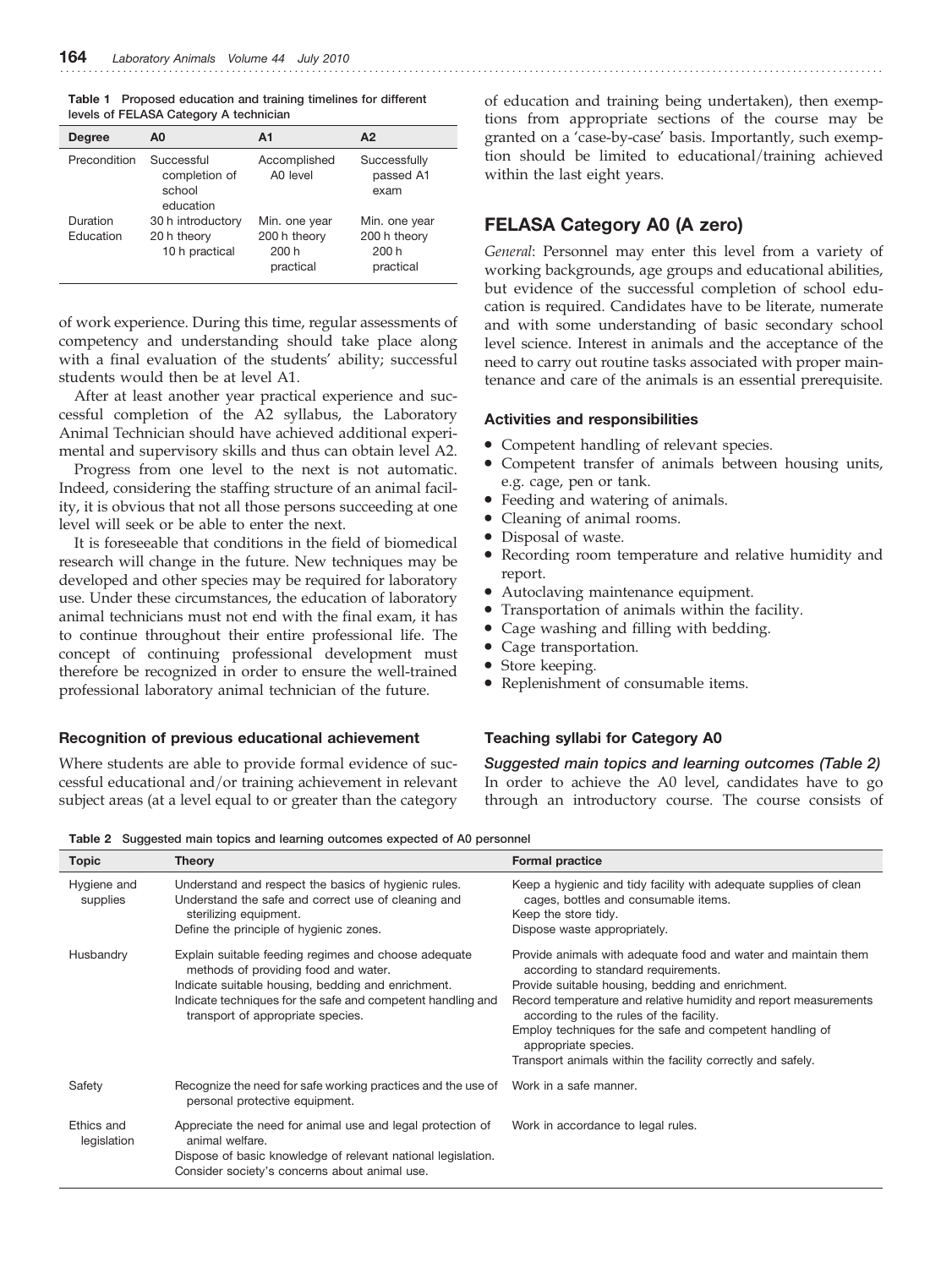theory and practical training: a total of 30 h (20 h theory, 10 h practice). At the end of the course candidates must achieve competency in basic practical skills, e.g. animal handling.

# FELASA Category A1

General: While undertaking level A1, students will either demonstrate or acquire basic knowledge in biology, general science (physics, chemistry, history of laboratory animal science, concepts of experimental testing), mathematics, information technology (computer use) and communication (i.e. competent in both oral and written expression). It is recognized that at this level students should receive credits for prior learning where qualifications of a similar or higher standard are held. Precondition for starting education for level A1 is the FELASA Category A0 degree.

Depth in which topics need to be dealt with: Modules completed in level A1 will result in successful students achieving a general understanding of the husbandry and welfare practices found within a laboratory animal facility. This will be underpinned by theoretical background knowledge and the ability to demonstrate competency in the practical skills required by laboratory animal technicians in their day-to-day work.

Hours of theory and practical: A total of 200 h theory and 200 h formal practical training and one year working under supervision in the workplace or approved educational establishment is required to build up experience. This may be undertaken while in full-time employment during which time students are supervised on a day-to-day basis. After graduation they should be competent to perform animal care routines and procedures following instructions, standard operating procedures and protocols.

Examination requirements: A process of continual assessment with the option of a final examination. Declarations of practical competency may be awarded at any time during the training period. Once practical competency is achieved, individuals may then work without immediate supervision for that specific training activity.

Teacher requirements: A combination of specialist teaching staff is recommended, each to be competent in their subject area. These may include individuals who have successfully completed Categories A2, B, C and D.

## Activities and responsibilities

These are applicable to vertebrate animals housed within conventional, specified pathogen-free and barriered areas and/or aquatic systems. These may also include isolators, individually ventilated cages, quarantine units and other containment/isolation systems.

- Competent handling, restraint and sexing (including age determination based on physical characteristics) of the common, most frequently used laboratory animal species.
- Daily maintenance of conventional and/or genetically altered animals to include: establishing breeding

groups/lines under direct supervision; recognition of mating and pregnancy signs; weaning; maintenance of computer and/or paper breeding records; and preparation of breeding performance data.

- Receipt, checking and housing of incoming animals (in-house/commercial sources); issuing; and maintenance of defined paperwork and recording systems.
- † Acclimatization, socialization and training of animals.
- Identifying animals by appropriate marking systems suitable for the animal species.
- † Cleaning, feeding and watering of experimental, breeding and other animals. Daily observation and inspection of animals for general condition (including noting food/ water intake). Reporting any variance of experimental animals to the investigator.
- † General maintenance of animal housing equipment and room(s): cleaning, disinfecting; replenishment of consumable items, etc. Involvement in general microbiological monitoring procedures, e.g. sampling, effective functioning of washing and sterilization equipment.
- † Recording animal room environment (temperature, humidity, light, etc.) and room procedures (daily activities in the room). Reporting any variance outside specified limits.
- † Conduct of minor procedures, e.g. blood sampling, drug administration and biopsy of tissues for genotyping (it is recognized that additional legal requirements in some countries may preclude all laboratory animal technicians from undertaking the minor procedures detailed above).
- † Postoperative care of experimental animals; assistance to researchers with animal handling and restraint; and maintenance of animals on specific experimental projects including recording of observations, e.g. body weight.
- † Recognition of wellbeing, discomfort, distress and pain.
- Perform competently an appropriate method of euthanasia on relevant species in compliance with established procedures and/or legal requirements. Participation in necropsies, e.g. experimental purposes, animal health surveillance programmes.

## Teaching syllabi for Category A1

Suggested main topics and learning outcomes (Table 3) The learning outcomes refer to what a student will be able to do on successful completion of Category A1. The active verbs used will test the comprehension of the student for each subject area and allow application of new learning in a practical situation.

# FELASA Category A2

Entry qualification: The continuing development of knowledge and expertise plus the acquisition of supervisory and managerial skills would form the basis of duties undertaken at this level. Personnel obtaining level A2 would be expected to have successfully completed level A1 or equivalent qualification and experience. It is recognized that even at level A2, as recommended for level A1, students should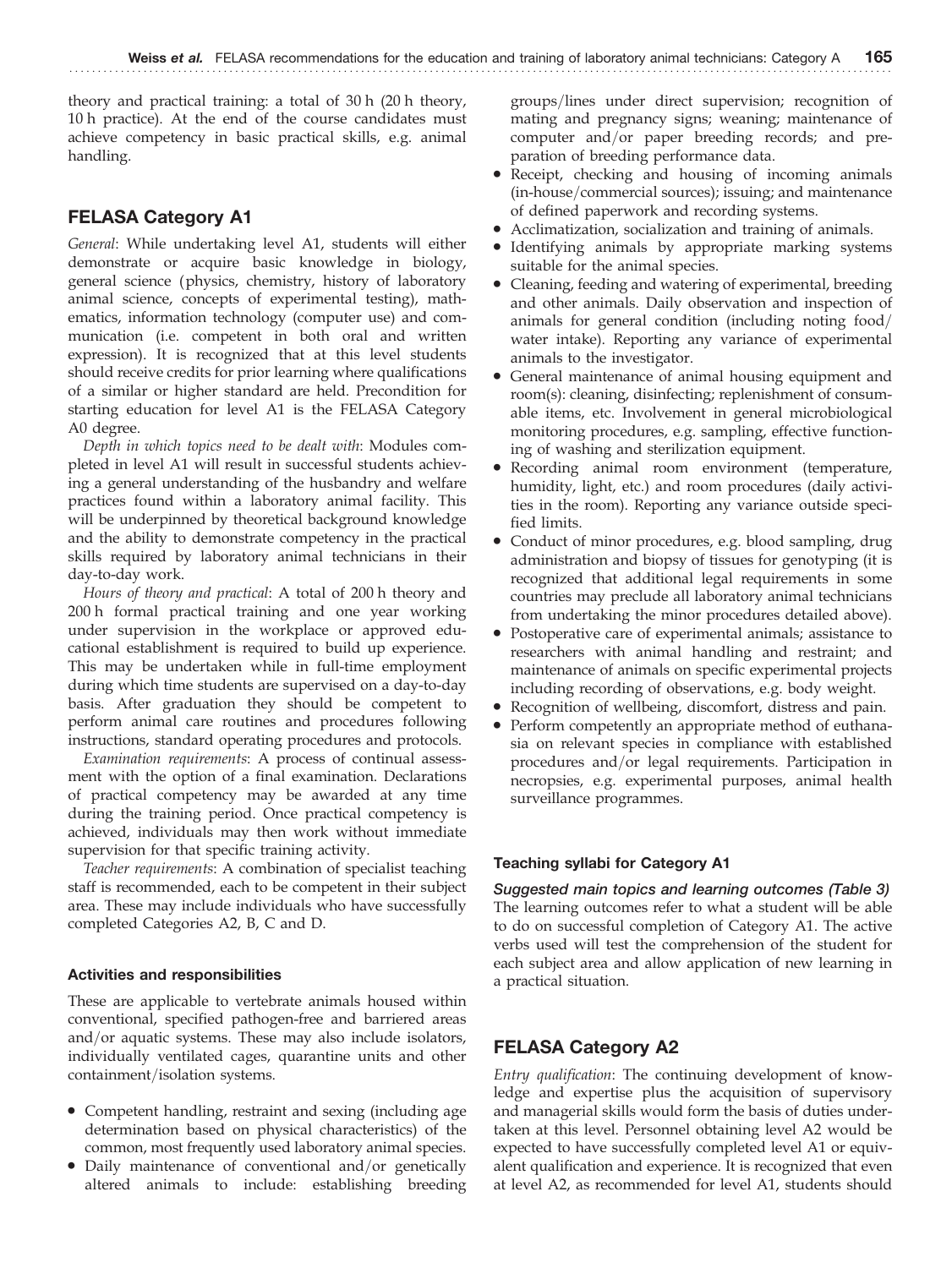| <b>Topic</b>                                                         | <b>Theory</b>                                                                                                                                                                                                                                                                                                                                                                                                                                                                                                                                                                                                                                                                                                                                                                                                                                                                                                                                                                                                                                                                                                                                      | <b>Formal practice</b>                                                                                                                                                                                                                                                                                                                                                                                                                                                                                                                                                                                                                       |
|----------------------------------------------------------------------|----------------------------------------------------------------------------------------------------------------------------------------------------------------------------------------------------------------------------------------------------------------------------------------------------------------------------------------------------------------------------------------------------------------------------------------------------------------------------------------------------------------------------------------------------------------------------------------------------------------------------------------------------------------------------------------------------------------------------------------------------------------------------------------------------------------------------------------------------------------------------------------------------------------------------------------------------------------------------------------------------------------------------------------------------------------------------------------------------------------------------------------------------|----------------------------------------------------------------------------------------------------------------------------------------------------------------------------------------------------------------------------------------------------------------------------------------------------------------------------------------------------------------------------------------------------------------------------------------------------------------------------------------------------------------------------------------------------------------------------------------------------------------------------------------------|
| Basic biology of the<br>frequently used<br>laboratory animal species | Describe anatomical structures and organ systems.<br>Explain physiological processes and relate them to<br>anatomical structures.<br>Indicate the main behavioural requirements.                                                                                                                                                                                                                                                                                                                                                                                                                                                                                                                                                                                                                                                                                                                                                                                                                                                                                                                                                                   | Denominate body parts of living animals of the most<br>frequently used species.                                                                                                                                                                                                                                                                                                                                                                                                                                                                                                                                                              |
| Housing and care                                                     | Explain the biological needs of laboratory animals in relation<br>to care and husbandry practices.<br>Indicate the standards of care and husbandry of laboratory<br>animals required to meet national and European<br>regulations and codes of practice.<br>Define the concept of a barrier system.<br>Explain function and use of IVC systems.                                                                                                                                                                                                                                                                                                                                                                                                                                                                                                                                                                                                                                                                                                                                                                                                    | Apply working practices to maintain the integrity of the<br>barrier in relation to microbiologically defined and<br>genetically modified animals.<br>Keep animals of unknown health status and those<br>experimentally infected with potentially hazardous<br>material in separated units.<br>Demonstrate the proper use of IVC systems and cage<br>changing stations.<br>Fulfil the requirements involved in the maintenance of<br>isolator-reared animals.                                                                                                                                                                                 |
| Animal handling                                                      | Outline the reasons for, and the importance of correct<br>handling of laboratory animals.<br>Explain accurately the variety of techniques employed for<br>the safe and competent handling of the most frequently<br>used laboratory species.                                                                                                                                                                                                                                                                                                                                                                                                                                                                                                                                                                                                                                                                                                                                                                                                                                                                                                       | Select an appropriate handling method based on physical<br>characteristics, behavioural and individual traits of the<br>species concerned.<br>Pick up and hold animals using methods that are safe and<br>acceptable to both the animal and handler.<br>Remove animals competently from, and return them<br>to, a variety of cage types for mammalian<br>maintenance as well as holding systems for birds and<br>aquatic species.<br>Determine the age and sex in a wide range of species<br>using a variety of external features.<br>Select appropriate methods of physical restraint relating to<br>animal care and scientific procedures. |
| Care and husbandry                                                   | Explain the need for animal care routines with special<br>reference to meeting species-specific physiological and<br>behavioural requirements.<br>Indicate the housing, maintenance and breeding of rodents<br>and other relevant laboratory animal species, with special<br>respect to genetically altered animals.<br>Indicate special care needs, e.g. for breeding or experimental<br>animals.<br>Indicate the purpose of animal caging; features of good cage<br>design relevant to the species and purpose for which the<br>animal is being kept.<br>Indicate the need for the provision of bedding and<br>nesting material where appropriate and argue for the<br>selection and suitability of materials available for this<br>purpose.<br>Declare the meaning of acclimatization, socialization and<br>training of animals.<br>Explain the significance of environmental enrichment<br>in relation to animal welfare and other<br>contributory factors to improving care and<br>husbandry regimes.<br>Indicate the need for individual animal identification and the<br>application of appropriate methods of marking for each<br>species. | Provide clean cages with adequate bedding and nesting<br>material.<br>Provide suitable feeding regimes and apply suitable<br>methods of providing food and water.<br>Accustom animals to new cages and social partners.<br>Identify animals using different marking methods.                                                                                                                                                                                                                                                                                                                                                                 |
| <b>Nutrition</b>                                                     | Indicate factors influencing the choice of diet and feeding<br>practices; effects of specific treatments on nutritional<br>content, e.g. sterilization.<br>Declare the basic nutritional components of<br>animal diets and their presentation; particular<br>dietary needs of some species and breeding or<br>growing animals.<br>Explain the necessity for a constant source of drinking<br>water.                                                                                                                                                                                                                                                                                                                                                                                                                                                                                                                                                                                                                                                                                                                                                | Comply with the nutritional requirements of laboratory<br>animals through appropriate selection of the types and<br>composition of laboratory animal diets, including special<br>features of aquatic animals.<br>Apply appropriate methods for presentation of drinking<br>water.                                                                                                                                                                                                                                                                                                                                                            |
| <b>Breeding</b>                                                      | Describe the basics of the biology of reproduction in a<br>range of laboratory animal species, including aquatic<br>species.                                                                                                                                                                                                                                                                                                                                                                                                                                                                                                                                                                                                                                                                                                                                                                                                                                                                                                                                                                                                                       | Use common breeding systems and explain the practical<br>considerations in establishing and maintaining such<br>programmes, with special reference to genetically<br>modified animals.                                                                                                                                                                                                                                                                                                                                                                                                                                                       |

### Table 3 Main topics and learning outcomes to be undertaken and demonstrated by A1 personnel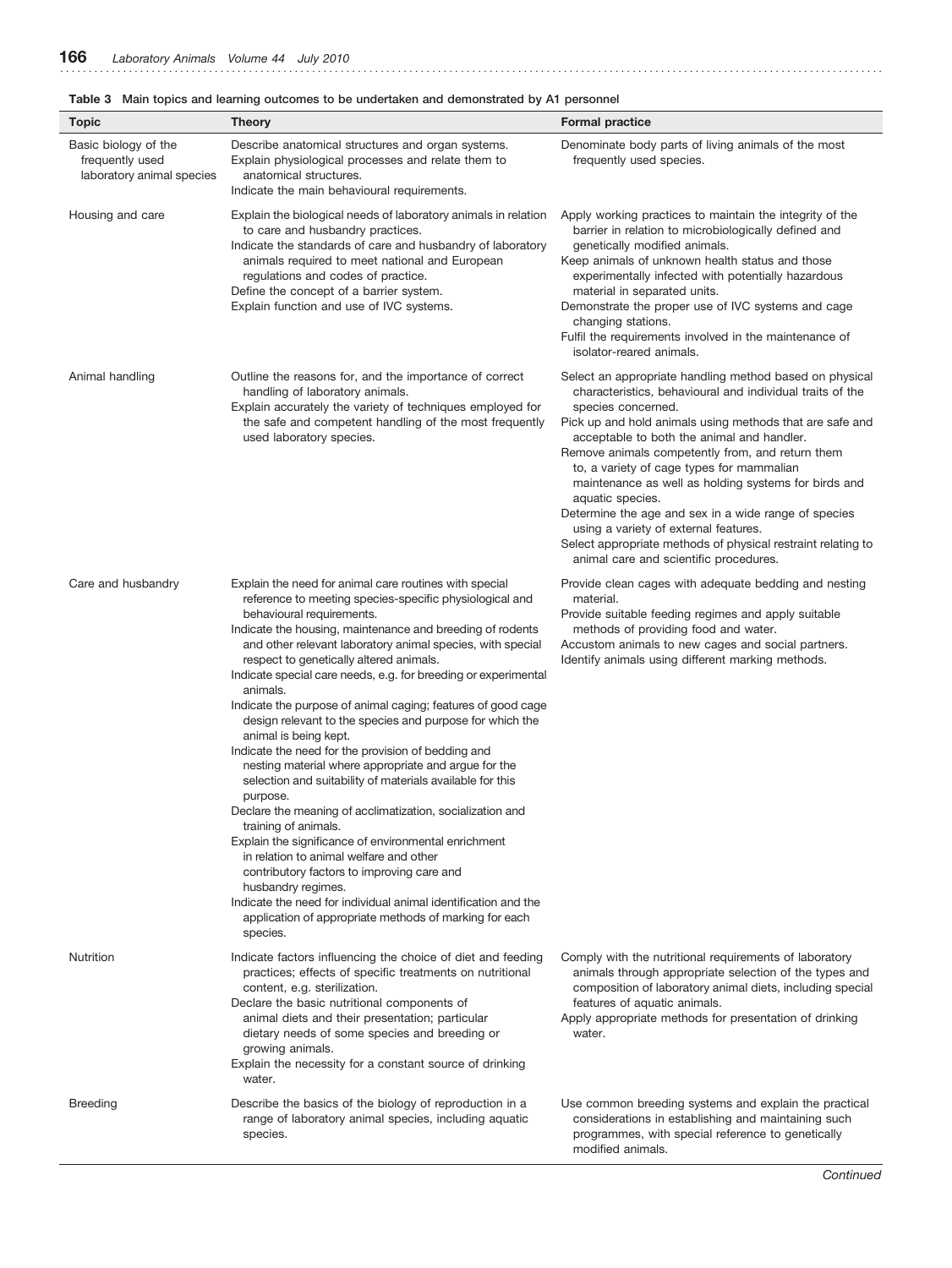| Table 3 Continued                 |                                                                                                                                                                                                                                                                                                                                                                                                            |                                                                                                                                                                                                                                                                                                                                                                                                                                       |  |
|-----------------------------------|------------------------------------------------------------------------------------------------------------------------------------------------------------------------------------------------------------------------------------------------------------------------------------------------------------------------------------------------------------------------------------------------------------|---------------------------------------------------------------------------------------------------------------------------------------------------------------------------------------------------------------------------------------------------------------------------------------------------------------------------------------------------------------------------------------------------------------------------------------|--|
| <b>Topic</b>                      | <b>Theory</b>                                                                                                                                                                                                                                                                                                                                                                                              | <b>Formal practice</b>                                                                                                                                                                                                                                                                                                                                                                                                                |  |
| Animal facility routines          | Indicate the necessity for regular cleaning of animal rooms<br>and service areas.<br>Indicate the need for monitoring and recording<br>environmental and microbiological conditions within the<br>unit.                                                                                                                                                                                                    | Adhere to defined cleaning regimes within the facility.<br>Use and handle cleaning and sterilization equipment safely<br>and correctly.<br>Prepare correct dilutions of disinfectants.<br>Monitor and record environmental and microbiological<br>data according to guidelines of the facility.<br>Attend to personal hygiene and adhere to specified<br>working practices and procedures for the protection of<br>staff and animals. |  |
| Disease prevention and<br>control | Indicate the need for, and importance of, health and welfare<br>checks and the recording and reporting of any remarks<br>by appropriate means and terminology.<br>Be aware of common disease problems in a range of<br>laboratory animal species; recognition of the signs of<br>disease: zoonoses.<br>Indicate the importance of disease prevention and control<br>and of health surveillance programmes. | Recognize behavioural and clinical signs of ill health plus<br>signs (both general and specific for the species<br>concerned) that could indicate a deviation from normal<br>health and wellbeing and consider the action to be<br>taken.                                                                                                                                                                                             |  |
| Euthanasia                        | Explain the reasons for, and the definition of euthanasia.<br>Indicate suitable methods of euthanasia for a range of<br>laboratory animal species; legal restrictions or<br>recommended guidelines for performing such methods.<br>Explain factors influencing the method of choice and<br>methods for confirmation of death.                                                                              | Perform accurate methods of euthanasia according to<br>guidelines of the facility.                                                                                                                                                                                                                                                                                                                                                    |  |
| Environment                       | Consider the environmental factors in relation to the normal<br>range for laboratory animal species.<br>Explain possible consequences of an inappropriate<br>environment.                                                                                                                                                                                                                                  | Monitor and report environmental recordings.                                                                                                                                                                                                                                                                                                                                                                                          |  |
| Safety                            | Indicate the need for safe working practices and to<br>implement local protocols and national legislation<br>concerning health and safety in the workplace.                                                                                                                                                                                                                                                | Apply containment procedures for biological (including<br>genetically modified organisms), chemical and other<br>hazards; for safe handling of equipment and supplies; as<br>well as for personal hygiene and the prevention of<br>laboratory animal allergy.                                                                                                                                                                         |  |
| Legislation/ethics                | Debate the ethical implications of the use of animals for<br>biomedical research.<br>Understand and explain the concept of the 3Rs and the use<br>of alternatives.<br>Be aware of GLP regulations.                                                                                                                                                                                                         | Have a working knowledge of national legislation<br>controlling the use of animals for scientific purposes and<br>be aware of other relevant legislation including codes of<br>practice.                                                                                                                                                                                                                                              |  |
| Animal welfare                    | Exemplify the role of environmental enrichment in animal<br>welfare.                                                                                                                                                                                                                                                                                                                                       | Recognize normal and abnormal animal behaviour; and<br>relate these signs to an estimation of wellbeing or pain, ill<br>health and distress.                                                                                                                                                                                                                                                                                          |  |
| <b>Additional topics</b>          | Use computers for investigations on the web and writing<br>records.<br>Be aware of rules of communication and their impact.                                                                                                                                                                                                                                                                                | Perform minor (non-surgical) experimental procedures.<br>Use computers for routine work.<br>Communicate with customers and colleagues.                                                                                                                                                                                                                                                                                                |  |

IVC: individually ventilated cage; GLP: good laboratory practice

receive credits for prior learning where qualifications of a similar or higher standard are held.

Depth in which topics need to be dealt with: Successful completion of level A2 modules will enable career-oriented, professional laboratory animal technicians to demonstrate and apply theoretical knowledge to key specialized and/ or supervisory roles. It is recognized that successful completion of level A2 training will enable laboratory animal technicians to undertake a range of experimental procedures, thereby increasing the expertise available for in vivo research programmes.

Hours of theory and practical: Full A1 education plus 200 h theory plus 200 h of formal practical training plus one additional year of practical experience.

Examination requirements: A process of continual assessment with the option of a final examination. Declarations of practical competency may be awarded at any time during the training period.

Teacher requirements: See Teacher requirements for FELASA Category A1.

#### Activities and responsibilities

- † Organization and supervision of the animal care and husbandry routines.
- Planning of daily work routines and staff rotas.
- † Coordination of resources to meet demands.
- Participation in management of departmental budgets.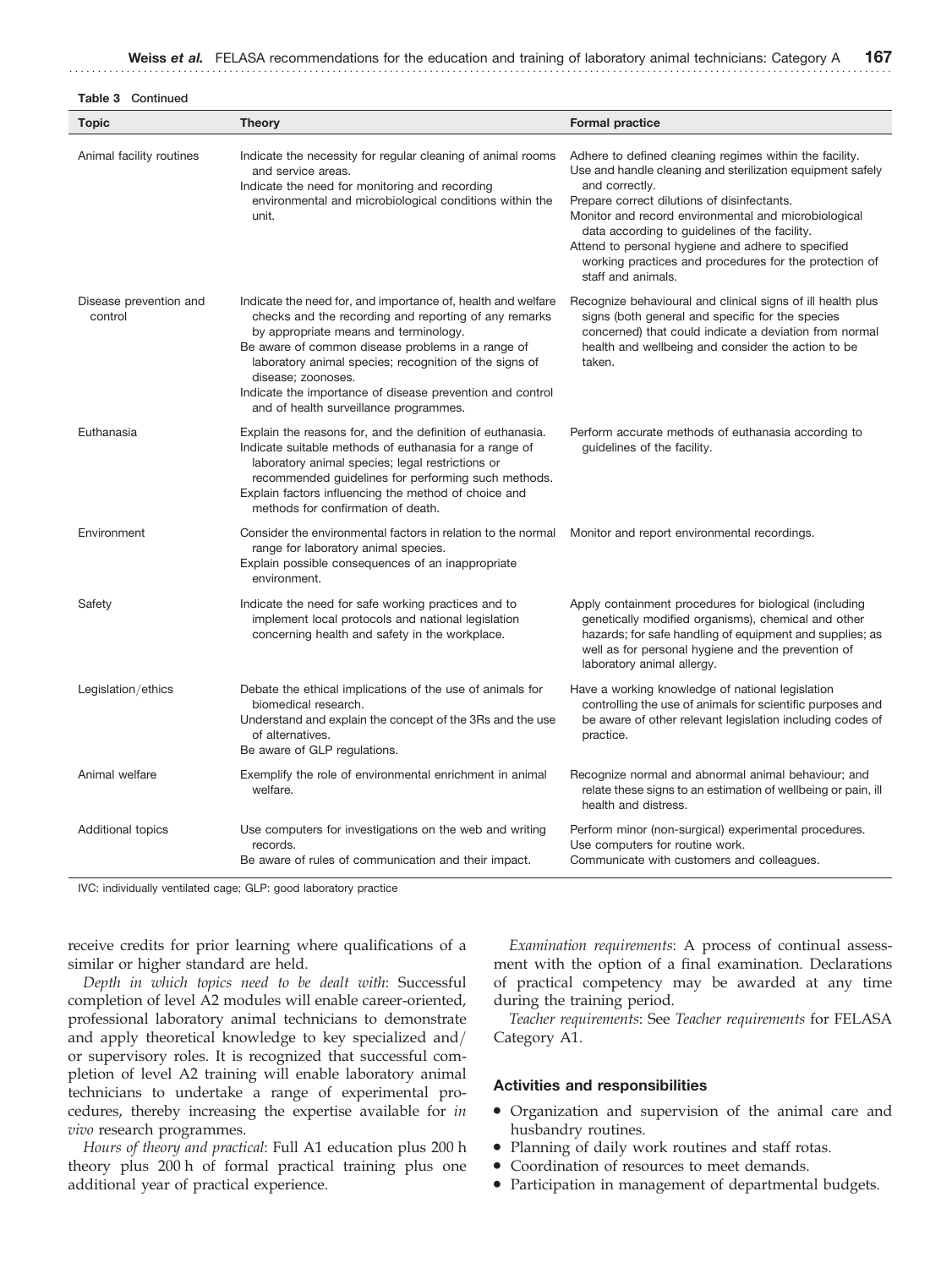| <b>Topic</b>                                     | <b>Theory</b>                                                                                                                                                                                                                                                                                                                                                                                                                                                                                                                                           | <b>Formal practice</b>                                                                                                                                                                                                                                                                                                                                                                                                                                                                                                                                                                    |
|--------------------------------------------------|---------------------------------------------------------------------------------------------------------------------------------------------------------------------------------------------------------------------------------------------------------------------------------------------------------------------------------------------------------------------------------------------------------------------------------------------------------------------------------------------------------------------------------------------------------|-------------------------------------------------------------------------------------------------------------------------------------------------------------------------------------------------------------------------------------------------------------------------------------------------------------------------------------------------------------------------------------------------------------------------------------------------------------------------------------------------------------------------------------------------------------------------------------------|
| Management of the<br>animal facility             | Understand the importance of procedures and policies for the<br>efficient and safe operation of the animal facility; preparation<br>of reports.<br>Understand the basic function of air-conditioning and other<br>technical systems.                                                                                                                                                                                                                                                                                                                    | Support the management of the facility; care for effective<br>use of resources, the management of budgets, the<br>working relationships within and outside the department.<br>Implement (under supervision) procedures and policies for<br>the efficient and safe operation of the animal facility;<br>preparation of reports.<br>Use computer-assisted management programmes for the<br>management of animals, facilities and planning of work.<br>Be aware of the general principles of staff management.<br>Monitor data of room climate, light regime and other<br>technical systems. |
| Communication and<br>information<br>technology   | Be aware of the various communication techniques.<br>Develop a teaching and training programme for junior staff.                                                                                                                                                                                                                                                                                                                                                                                                                                        | Communicate clearly and effectively using a variety of<br>formats.<br>Use basic software packages as applicable.<br>Perform teaching and training of junior staff.                                                                                                                                                                                                                                                                                                                                                                                                                        |
| Nutrition                                        | Manage the nutritional requirements of laboratory animals in<br>theoretical terms including formulation and provision of<br>special diets.<br>Consider implications of variation in dietary composition and<br>factors influencing storage and use.                                                                                                                                                                                                                                                                                                     | Manage the nutritional requirements of laboratory animals<br>in practical terms including provision of special diets.<br>Order quality assurance testing.                                                                                                                                                                                                                                                                                                                                                                                                                                 |
| <b>Breeding</b>                                  | Explain the rules of the management of animal breeding<br>colonies, including production and maintenance of<br>genetically defined, outbred and inbred strains as well as<br>genetically altered lines and genetic monitoring procedures.<br>Apply genetic principles in the breeding of genetically defined<br>strains and genetically altered lines.<br>Define breeding programmes                                                                                                                                                                    | Monitor breeding performance; maintain records; apply<br>criteria for selection of a breeding stock.<br>Apply breeding programmes in the breeding of genetically<br>defined strains and genetically altered lines.<br>Use appropriate breeding programmes for such stocks<br>and strains.                                                                                                                                                                                                                                                                                                 |
| III health, disease<br>prevention and<br>control | Describe the importance of disease prevention and control; the<br>possible effects of disease including subclinical disease and<br>medicaments on experimental results and breeding<br>performance.<br>Explain the importance and implementation of health<br>surveillance programmes.<br>Describe the microbiological procedures associated with<br>screening programmes; interpretation of results; factors<br>affecting action taken; health monitoring schemes.<br>Indicate physiological and behavioural aspects of stress; types<br>of stressors. | Collect samples and/or identify appropriate stock for<br>health surveillance programmes.<br>Identify signs of stress in species attended.                                                                                                                                                                                                                                                                                                                                                                                                                                                 |
| Experimental<br>procedures                       | Indicate factors influencing choice of route and method;<br>volumes and frequency of sampling and dosing.<br>Be aware of the role and responsibilities of personnel involved<br>and the appropriate lines of communication.                                                                                                                                                                                                                                                                                                                             | Administer substances to experimental animals by<br>common routes.<br>Prepare dosing material and solutions; in relation to dosing<br>volumes and frequency of dosing.<br>Demonstrate the methods for removal and collection of<br>body fluids, faeces, urine and tissues.<br>Use the correct methods in the storage of biological<br>samples.<br>Provide pre- and postoperative care to experimental<br>animals.<br>Recognize signs of pain, discomfort and distress in the<br>relevant species.                                                                                         |
| Anaesthesia and<br>analgesia                     | Indicate principles of anaesthesia and analgesia management.<br>Indicate the rationale of the choice and administration of<br>anaesthetic and analgesic agents; species peculiarities.<br>Be aware of possible anaesthetic emergencies and post-<br>anaesthetic care.<br>Understand the principles of anaesthesia and analgesia.                                                                                                                                                                                                                        | Operate elementary anaesthetic and monitoring<br>equipment.<br>Assist anaesthetist in anaesthetic emergencies and ensure<br>pain control during post-anaesthetic care.<br>Give premedication; monitor and maintain procedures of<br>the anaesthetized animal.                                                                                                                                                                                                                                                                                                                             |
| Surgery                                          | Indicate the principles of surgery and basic surgical<br>techniques.<br>Identify common suturing materials and techniques.<br>Be aware of complications and remedial action; recognition<br>and control of infection and pain.<br>Denominate principles of diagnostic and monitoring<br>equipment, e.g. imaging techniques, endoscopy,<br>electrocardiography and electroencephalography                                                                                                                                                                | Assist with aseptic techniques; surgical instruments and<br>their application.<br>Monitor wound healing.<br>Organize sterilization of instruments and consumables<br>used in operating theatre.<br>Provide pre- and postoperative care.                                                                                                                                                                                                                                                                                                                                                   |

Table 4 Main topics and learning outcomes to be undertaken and demonstrated by A2 personnel